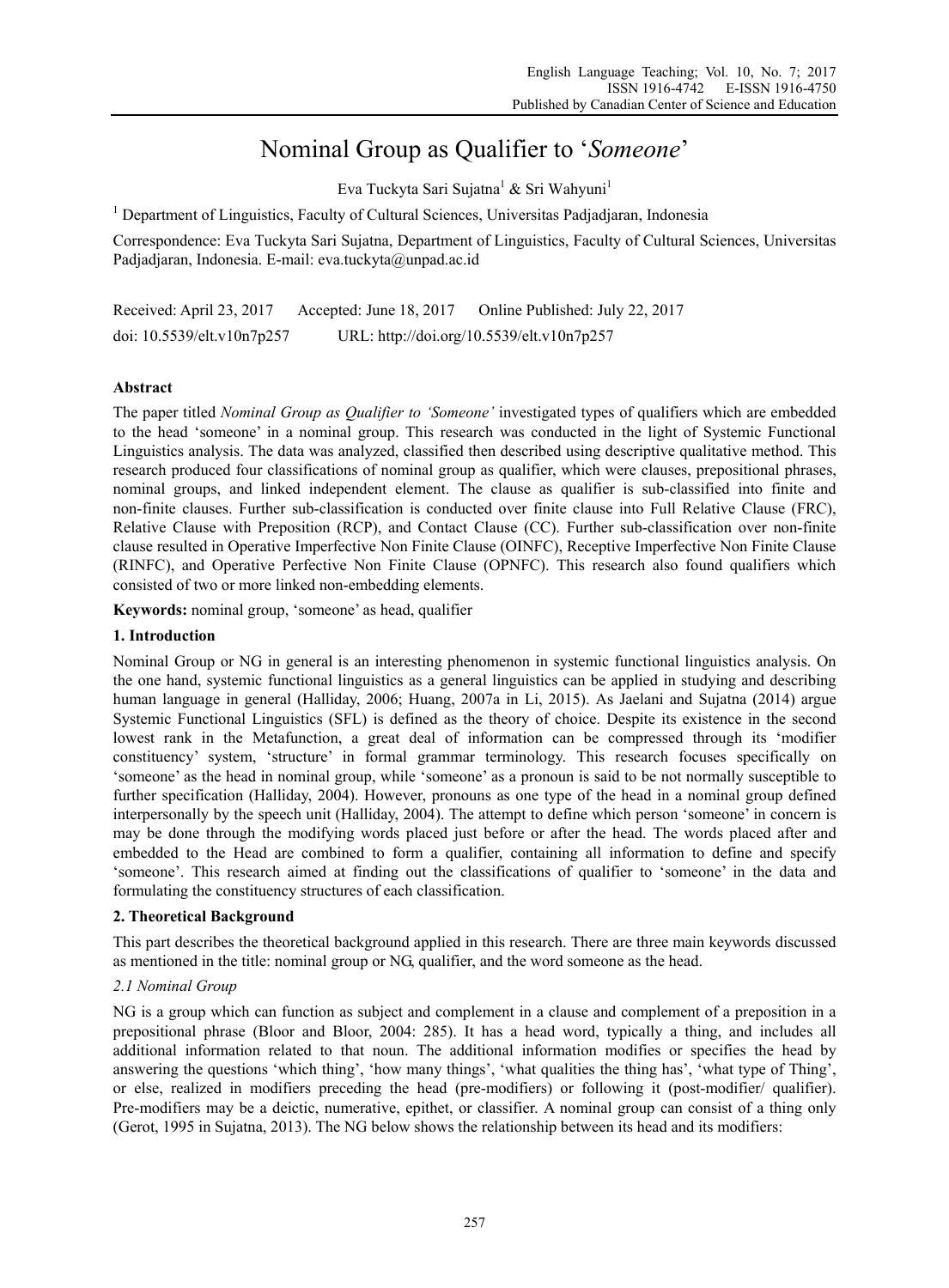| those       | two        | splendid | old           | electric   | trains | with pantographs |
|-------------|------------|----------|---------------|------------|--------|------------------|
| Premodifier |            | Head     | Post-modifier |            |        |                  |
| deictic     | numerative | Epithet  |               | classifier | Thing  | Qualifier        |
|             |            | Attitude | quality       |            |        |                  |

(Halliday, 2004: 329).

Head is typically expressed by a common noun, proper noun, or a pronoun. Common nouns name classes of persons, other living things, objects, collectives, and institutions. There are two kinds of pronoun: personal and indefinite (Halliday, 2004). Indefinite pronouns (something, someone, etc.) already embody a non-specific deictic component in their meaning and cannot be specified further. Proper names designate individuals, and are therefore fully specified in their own right. Another class of pronouns is Wh-pronouns and 'that' when it means 'who/ whom' or 'which' -- *The book that you gave me* (Bloor & Bloor, 2004).

The category of nominal group includes those having adjective (epithet) as head, for example the head *hot* as described in the following.

| His face grew very flushed and his $\vert$ so<br>little body was |             | hot  | that it burned the rabbit when he held him close |  |
|------------------------------------------------------------------|-------------|------|--------------------------------------------------|--|
|                                                                  | Intensifier | Head | Qualifier                                        |  |
|                                                                  | Epithet     |      |                                                  |  |
| Nominal Group                                                    |             |      |                                                  |  |

Heads may as well be realized in grammatical metaphors, phenomena that would typically appear as adjectives (qualities) or as verbs (Halliday, 1994, 2004). The structure is pre-modified by a deictic and sometimes with further prepositional phrase qualifier ([ ]), such as the Head in imperfective verbs in *The smoking* [*of tobacco*] and *Nobody's peeling* [*of potatoes*]*.*

Some heads are realized in clauses (Halliday, 2004: 156-157). These clauses are said to constitute the nominal group itself, either as subject, complement, or any other nominal group positions. One instance is observable in the underlined embedded full relative clause in subject position in *That all this wealth might someday be hers had simply never occurred to her*. Heads may also be perfective and imperfective non-finite clauses, such as in

| To argue with the captain | was          | asking for trouble |
|---------------------------|--------------|--------------------|
| Subject                   | Finite       | Complement         |
| NG: Clause as Head        | Verbal Group | NG: Clause as Head |

(Halliday, 2004: 156).

There is a case of discontinued subject (NG), anticipatory *it* in the instance below is continued by the clause *that he had broken.* That final clause functions as post-modifier to the subject *it.* 

| $\vert$ It | was not                                                                   | the machine | (that) he had broken |  |  |  |
|------------|---------------------------------------------------------------------------|-------------|----------------------|--|--|--|
|            | Finite                                                                    | Complement  |                      |  |  |  |
| Subject    |                                                                           |             |                      |  |  |  |
| Nominal    |                                                                           |             | $\ldots$ Group       |  |  |  |
| $-1$       | $\bullet \bullet \bullet \bullet \bullet \bullet \bullet \bullet \bullet$ |             |                      |  |  |  |

(Halliday, 2004: 157).

An NG or head may be in a form of nominal group complex by joining two nominal groups into a single item in apposition, such as *Otto Loewi, an Australian psychologist* or by linking some groups using a binding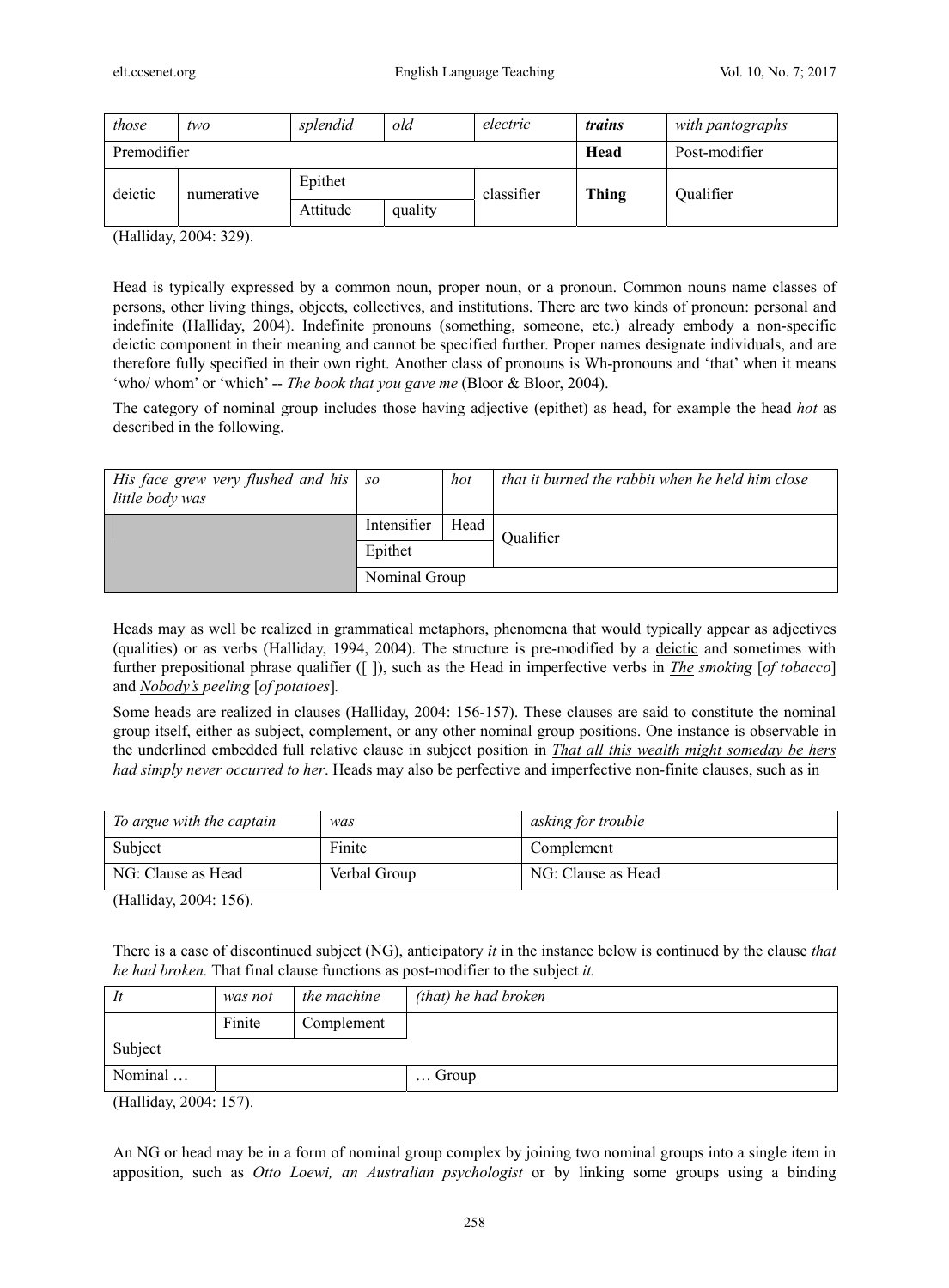conjunction (*and, or*) such as underlined in *For lunch and dinner, … delicious chicken curry, 'rendang', and a variety of others* (Bloor & Bloor, 2004: 147-148).

## *2.2 'Someone' as Head*

Indefinite pronouns lack the element of definiteness which is found in the personal, reflexive, possessive, and demonstrative pronouns, and to some extent also in the *wh-* pronouns. Indefinite pronouns are, in the logical sense, quantitative; as they have universal or partitive meaning, and correspond closely to determiners of the similar form. Indefinite pronouns may be compound or of-pronouns. The compound pronouns are composed of two morphemes, a determiner and a nominal morpheme. Determiner morphemes are *every-, some-, any-*, and *no-*. Nominal morphemes are *–one, -body,* and *–thing* (Quirk et al., 1985). The combination of those morphemes forms this paradigm:

|                     | <b>Personal Reference</b> |          | <b>Non-personal Reference</b> |
|---------------------|---------------------------|----------|-------------------------------|
| <b>Universal</b>    | Everybody                 | Everyone | Everything                    |
| <b>Assertive</b>    | Somebody                  | Someone  | Something                     |
| <b>Nonassertive</b> | Anybody                   | Anvone   | Anything                      |
| <b>Negative</b>     | Nobody                    | No one   | Nothing                       |

Each pair of personal reference above has equivalent function and meaning. The version with *-one* has higher degree in elegance. *Someone* belongs to the assertive personal reference pronoun. The term assertive applies to pronouns and determiners which are associated with 'assertive territory' rather than 'nonassertive territory' (Quirk et al., 1985: 383). With the assumption that *someone* has the same meaning as *somebody,* the next examples of embedded elements in the Head *somebody* are also applicable to *someone* (Quirk, 1985).

| somebody | I know                | ∠ | somebody | very tall                                                                         |
|----------|-----------------------|---|----------|-----------------------------------------------------------------------------------|
| Head     | Qualifier:            |   | Head     | Qualifier:                                                                        |
|          | <b>Contact Clause</b> |   |          | Adjectival Modification ('Nominal<br>Group' in Functional Grammar<br>terminology) |

# *2.3 Qualifier*

Qualifier is an experiential function in the nominal group (the others being deictic, numerative, epithet, classifier, thing). It conflates with post-modifier, following thing. It is typically realized by embedded clause, prepositional phrase or participle. Qualifiers are rank-shifted, in a way that they are actually reserved for the rank higher than or at least equivalent to a nominal group; however then they are downgraded into part/ constituent of a nominal group, embedded to it. A qualifier is defining to the thing (T. Bloor & M. Bloor, 2004; Halliday, 2004). Qualifiers in nominal groups may be in the form of clauses (finite and non-finite), prepositional phrases, or nominal groups.

An embedded clause functions as part of a nominal group inside another clause. In SFL it is also known as *rank-shift* because, in terms of a rank scale, an item of one rank (clause) is being used as the whole or part of an item of a lower rank (group). An embedded clause retains its intrinsic qualities as a clause (with its own SFPCA functions) (T. Bloor & M. Bloor, 2004). The acronym SFPCA shows the constituents of clause as exchange, which are subject, finite, predicator, complement and adjuncts.

# **3. Method**

The data was gathered from British National Corpus. This research utilized descriptive qualitative approach. This approach was conducted based on empirical data, facts, or phenomena from the primary sources. The collected data are the clauses consisting of the word 'someone'. Therefore the results are factual, free from non-scientific or personal interpretation.

The initial analysis was restricted upon the clauses containing the word 'someone' which was followed by one or more words. On this stage, content analysis was employed to develop replicable and legitimate inferences by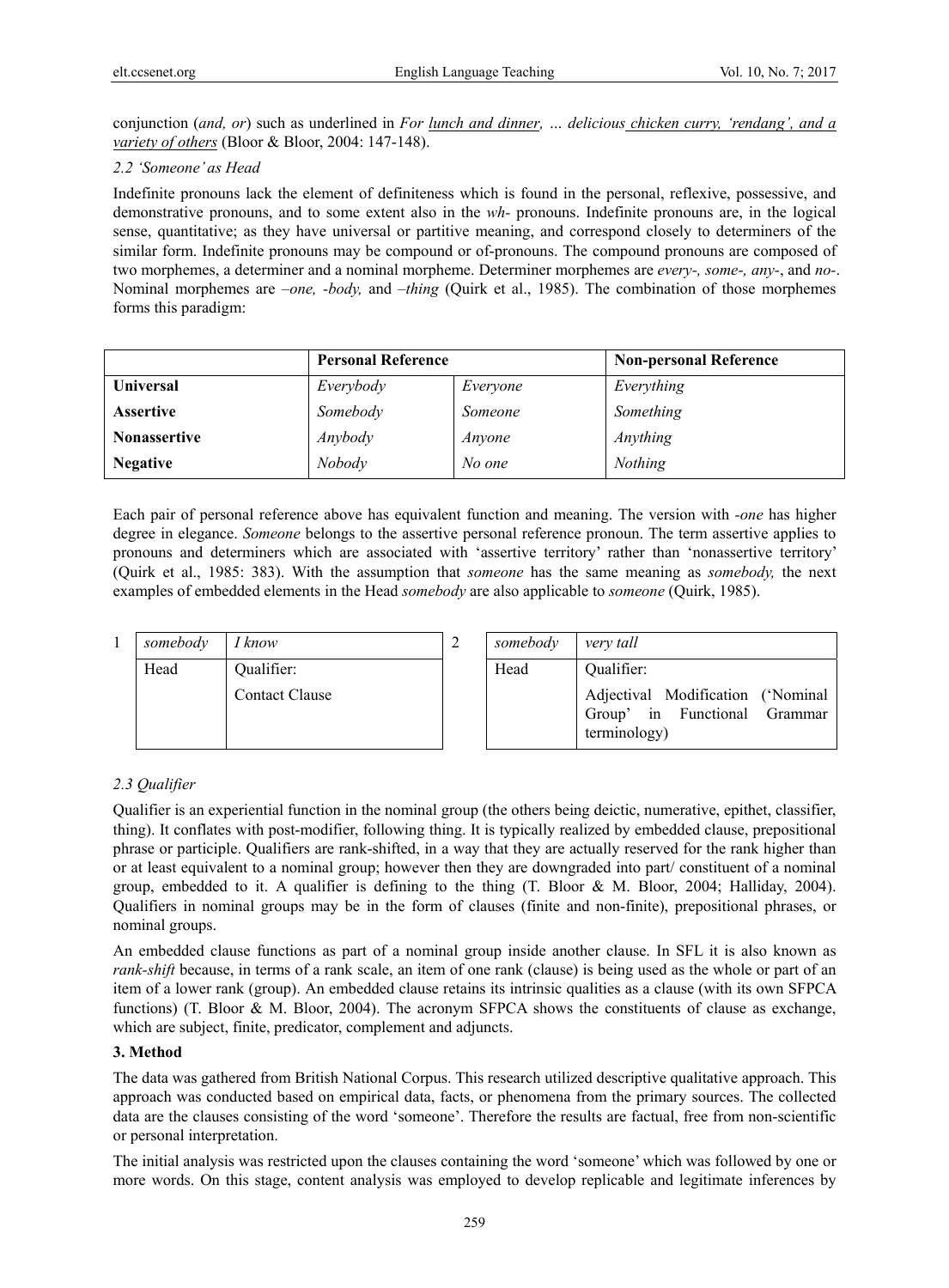considering the context surrounding the data (Bungin, 2007). Distributional analysis allows researchers to rely upon determinant components in the language itself (Djajasudarma, 1993). With distributional analysis, the units of words following 'someone' was then analyzed and only the ones semantically identified as embedded element to the Head 'someone' were further classified. These classifications were then described in terms of their constituency structures.

# **4. Result and Discussion**

This research produces three classifications of NG as qualifier to the head 'someone', which are clause, PP, and NG. Through this research, the clause as NG as qualifier to the head 'someone' is sub-classified into finite and non-finite clauses. Further sub-classification over finite clause as NG as qualifier to the head 'someone' results in Full Relative Clause (FRC), Relative Pronoun (RP) with preposition and Contact Clause (CC). Further sub-classification over non-finite clause resulted in Operative Imperfective Non Finite Clause (OINFC), Receptive Imperfective Non Finite Clause (RINFC), and Operative Perfective Non Finite Clause (OPNFC). This research also found qualifiers which consisted of two or more linked non-embedding elements.

## *4.1 Clauses as Qualifier*

## 4.1.1 Finite Clauses

The first relative pronoun introducing FRC as qualifier to 'someone' is 'who'. In terms of their constituency (SFPCA element) features, this research describes there are thirty-five significantly different analysis. They start from the lowest number of elements in the feature to the most complete one.

In the first NG below, the head 'someone' is qualified by a FRC. The clause as a whole is interpreted into *someone was.* So, 'someone' is the subject referred to by the relative pronoun *who*. The next qualifier constituent is finite *was.* 

| Someone | who                             | was    |
|---------|---------------------------------|--------|
| Head    | RP (Subject)                    | Finite |
|         | Qualifier: Full Relative Clause |        |

In the second NG below, the head 'someone' is qualified by a RP (whom) with preposition to. The clause as a whole is interpreted into *he or she is accountable for doing the job properly to someone*. So, the head 'someone' functions as the NG in circumstantial adjunct *to whom*. The qualifier is introduced by RP *to whom* functioning as circumstantial adjunct, followed by finite *is,* and complement realized by NG with epithet *accountable* as head. The adjunct answers question 'to whom, in whose angle, he or she is accountable for doing the job properly'.

| someone         | to whom                         | he or she |      | accountable for doing the job properly |  |
|-----------------|---------------------------------|-----------|------|----------------------------------------|--|
| Head (NG in CA) | RP with prep. (Circ. Adj.)      | Subject   | Fin. | Complement (NG: Epithet as Head)       |  |
|                 | Qualifier: Full Relative Clause |           |      |                                        |  |

In the third NG below, the Head 'someone' is qualified by a FRC. The clause as a whole is interpreted into *life was so sweet, so flawless for someone*. So, the head 'someone' functions as the NG in circumstantial adjunct *for whom*. The qualifier is introduced by RP *for whom* functioning as circumstantial adjunct, followed by subject *life,*  finite *was,* and complement realized in NG complex with epithets *sweet* and *flawless* as heads. The adjunct answers question 'for whom or in whose point of view life was so sweet and so flawless'.

| someone            | for whom                        | life    | was  | so sweet, $\parallel$ so flawless  |
|--------------------|---------------------------------|---------|------|------------------------------------|
| Head<br>(NG)<br>in | RP with prep.<br>(CA)           | Subject | Fin. | Complement (NGC: Epithet as Heads) |
| CA)                | Qualifier: Full Relative Clause |         |      |                                    |

Another sub-classification of qualifier to the head 'someone' is CC. In the fourth NG below, the head 'someone'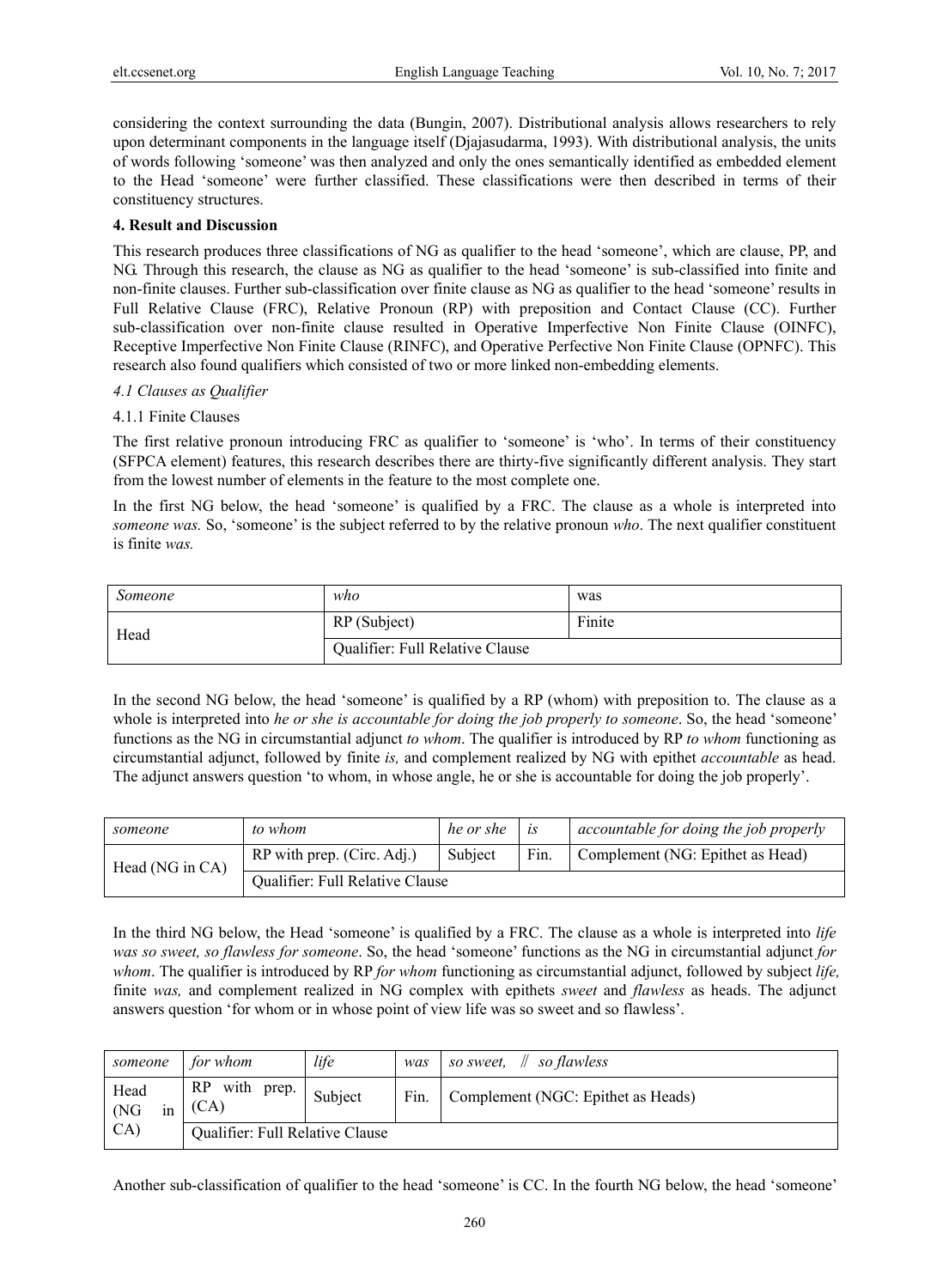is qualified by a CC. The clause as a whole is interpreted into *they trust someone*. So, the head 'someone' functions as complement. The qualifier is introduced by subject *they* and a fusion of finite *do* and predicator *trust*.

| someone       | thev                      | trust       |                    |
|---------------|---------------------------|-------------|--------------------|
| Head (Compl.) | Subject                   | Finite 'do' | Predicator 'trust' |
|               | Qualifier: Contact Clause |             |                    |

## 4.1.2 Non-finite Clause

Further sub-classifications are Non-finite Clause (NFC) as qualifier. The results are Operative Imperfective Non Finite Clause (OINFC), Operative Perfective Non Finite Clause (OPNFC), and Receptive Imperfective Non Finite Clause (RINFC) while Receptive Perfective Clause does not occur in the data.

In the fifth NG below, the head 'someone' is qualified by an OINFC. The clause as a whole is interpreted into *someone getting murdered.* So, the head 'someone' functions as subject. The qualifier consists of non-finite Verbal Group Complex (VGC) *getting murdered* as predicator.

| someone        | getting murdered                                    |
|----------------|-----------------------------------------------------|
| Head (Subject) | Predicator                                          |
|                | Qualifier: Operative Imperfective Non-finite Clause |

In the sixth NG below, the head 'someone' is qualified by an OINFC. The clause as a whole is interpreted into *someone seeking to set up a small business in Sunderland.* So, the head 'someone' functions as subject. The qualifier consists of non-finite VGC *seeking to set up* as predicator and NG with common noun *business* as complement.

| someone        | seeking to set up                                   | a small business in Sunderland       |  |
|----------------|-----------------------------------------------------|--------------------------------------|--|
| Head (Subject) | Predicator                                          | Complement (NG: common noun as Head) |  |
|                | Qualifier: Operative Imperfective Non-finite Clause |                                      |  |

In the seventh NG below, the head 'someone' is qualified by an OPNFC. The clause as a whole is interpreted into *someone to homesit.* So, the head 'someone' functions as complement. The qualifier only consists of non-finite Verbal Group (VG) *to homesit* as predicator*.*

| someone       | to homesit                                        |
|---------------|---------------------------------------------------|
| Head (Compl.) | Predicator                                        |
|               | Qualifier: Operative Perfective Non-finite Clause |

In the eighth NG below, the head 'someone' is qualified by an OPNFC. The clause as a whole is interpreted into *someone to keep an expert eye on the activities of the gardener.* So, the head 'someone' functions as subject. The qualifier consists of non-finite VG *to keep an expert eye on* as predicator and NG with common noun *activities* as complement*.* The whole perfective phrase is a predicator as it has a single meaning 'to supervise'.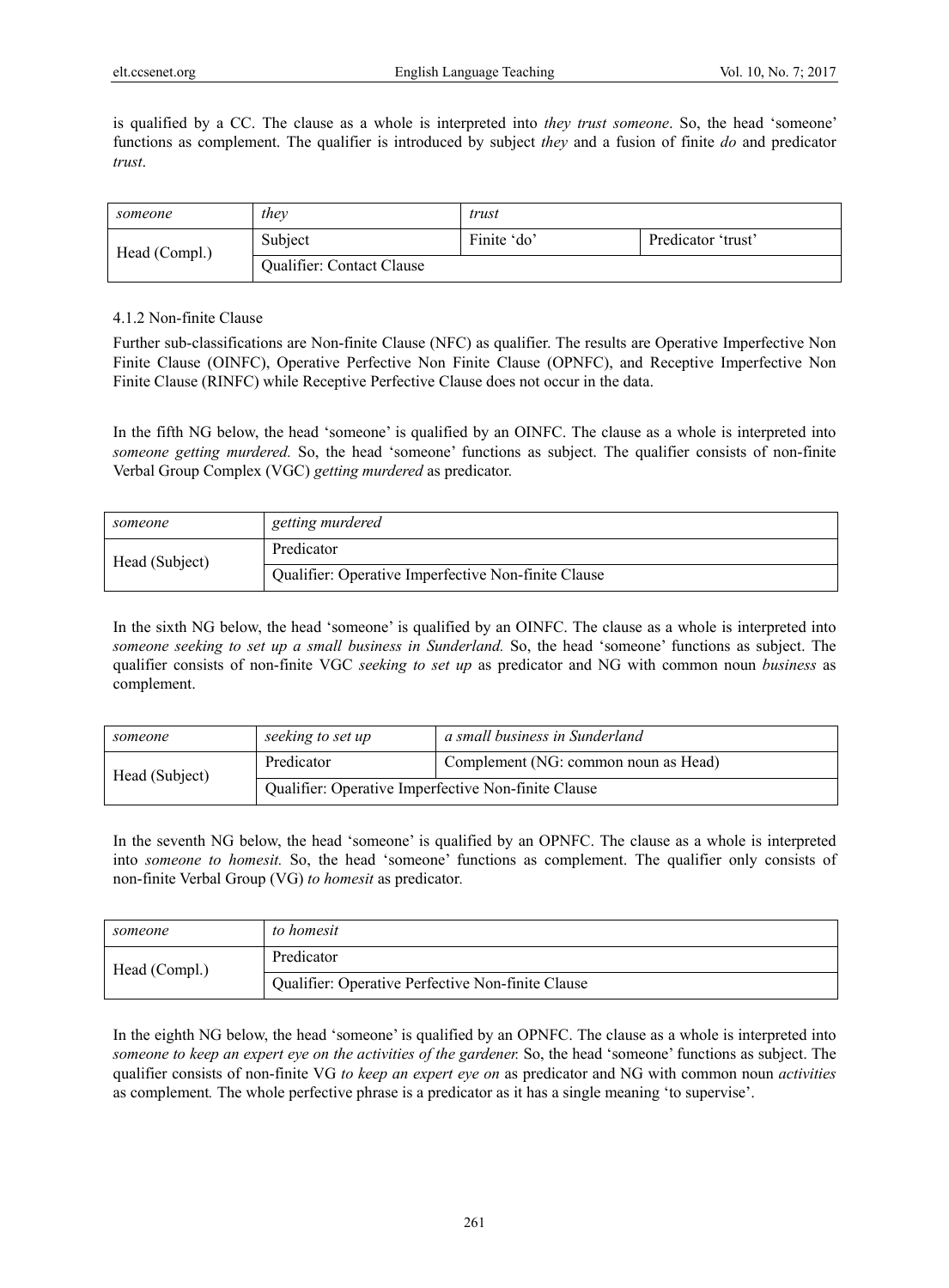| someone        | to keep an expert eye on                           | the activities of the gardener |  |  |
|----------------|----------------------------------------------------|--------------------------------|--|--|
| Head (Subject) | Complement (NG: Common Noun as Head)<br>Predicator |                                |  |  |
|                | Qualifier: Operative Perfective Non-finite Clause  |                                |  |  |

In the ninth NG below, the head 'someone' is qualified by a RINFC. The clause as a whole is interpreted into *someone is called Clarissa.* So, the head 'someone' functions as subject. The qualifier consists of RINFC *called*  as predicator, NG with proper name *Clarissa* as complement. From the finite-predicator interpretation, *is called,*  the imperfective non-finite *called* is passive in meaning.

| someone        | called                                              | Clarissa |  |
|----------------|-----------------------------------------------------|----------|--|
| Head (Subject) | Predicator<br>Complement (NG)                       |          |  |
|                | Qualifier: Receptive Imperfective Non-finite Clause |          |  |

## *4.2 Prepositional Phrase as Qualifier*

The next classification of NG as qualifier to the head 'someone' is PP. There are two prepositional groups introducing the PP analyzed in this paper.

The tenth data shows that a Prepositional Group (PG) is *like.* In the first NG below, the Qualifier to the head 'someone' is introduced by PG *like,* followed by pronoun *him* as head. In the second NG, the PG *like* is Pre-modifier *that Cooke Report* and head *thing*. The element in {} indicates that they belong to the super-ordinate clause.

| Head    | Qualifier   |                                        |                             |               |  |  |  |  |  |
|---------|-------------|----------------------------------------|-----------------------------|---------------|--|--|--|--|--|
|         | Prep. Group | Pre-modifier                           | Head                        | Post-modifier |  |  |  |  |  |
| Someone | like        |                                        | him                         |               |  |  |  |  |  |
| Someone | like        | {you know, you know} that Cooke Report | <i>thing</i> $\{$ yeah $\}$ |               |  |  |  |  |  |

The twelfth data describes a PG is *in.* In the first NG below, qualifier to the head 'someone' is introduced by PG *in,* followed by proper noun *Folkestone* as head. In the second NG, qualifier to the head 'someone' is introduced by PG *in,* followed by pre-modifier *this Lucyless silent* and common noun *world* as head. In the third NG, qualifier to the head 'someone' is introduced by PG *in,* followed by pre-modifier *the age,* common noun *range*  as head, and NG *25-45* as post-modifier as described in the following.

| Head    | Qualifier   |                      |            |               |  |  |  |  |  |
|---------|-------------|----------------------|------------|---------------|--|--|--|--|--|
|         | Prep. Group | Pre-modifier         | Head       | Post-modifier |  |  |  |  |  |
| Someone | in          |                      | Folkestone |               |  |  |  |  |  |
| Someone | in          | this Lucyless silent | world      |               |  |  |  |  |  |
| Someone | ın          | the age              | range      | $25 - 45$     |  |  |  |  |  |

# *4.3 Nominal Group as Qualifier*

The last classification of NG as qualifier to the head 'someone' is NG. There are four distinct constituency features analyzed in this paper.

The first variant of NG (as the thirteenth data) as qualifier to 'someone' below consists of Nominal Group Complex (NGC) consisting of three NGs with epithets as their head. The head is *fair and small and limping.*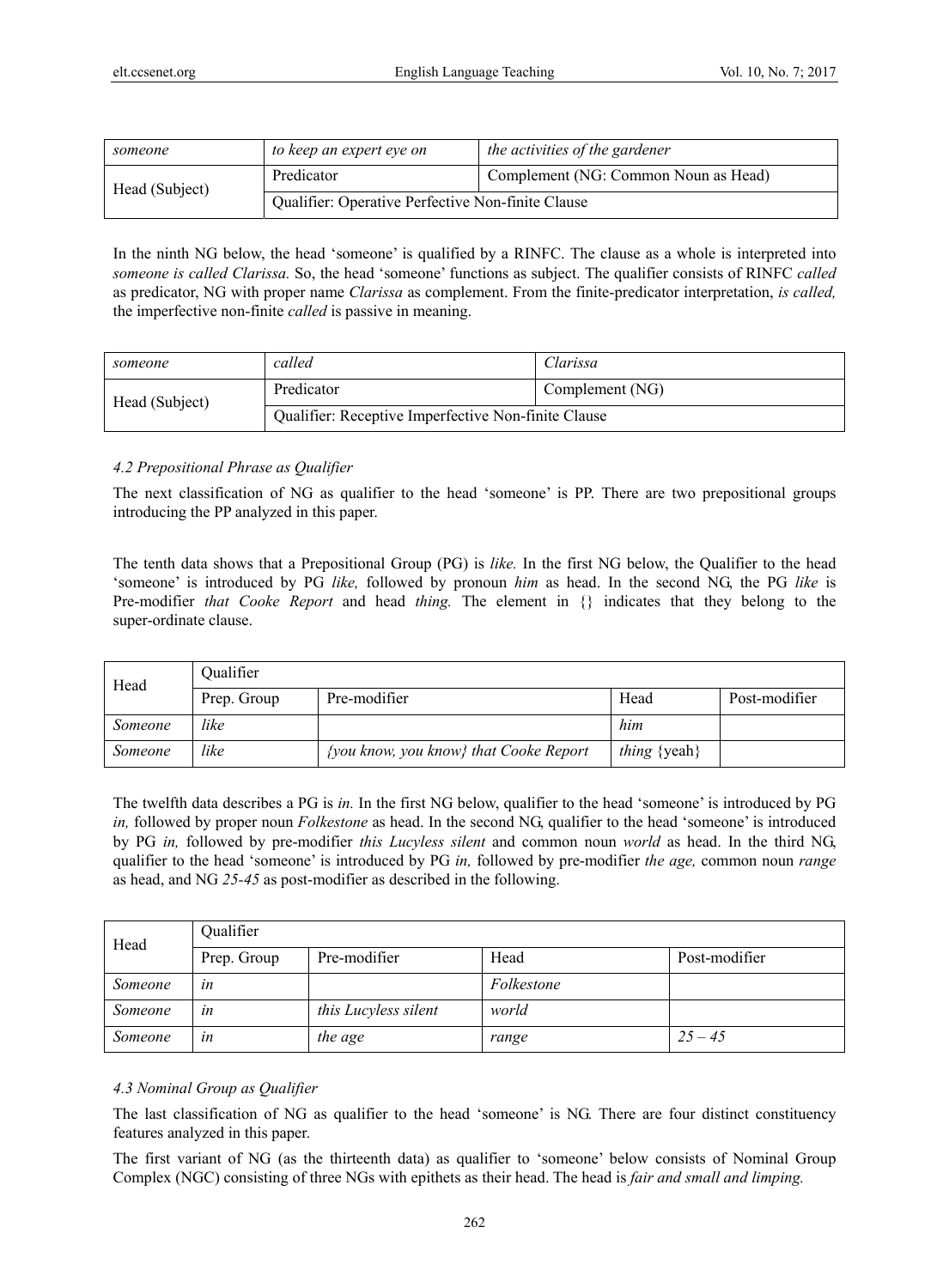| Head    | Qualifier                  |
|---------|----------------------------|
|         | Head                       |
| Someone | fair and small and limping |

The second variant of NG (as the fourteenth data) as qualifier to 'someone' below consists of pre-modifier *my own* and common noun *age* as head*.*

| Head    | Qualifier |      |  |  |  |  |
|---------|-----------|------|--|--|--|--|
|         | Pre-mod.  | Head |  |  |  |  |
| Someone | my own    | age  |  |  |  |  |

The third variant of NG (as the fifteenth data) as qualifier to 'someone' below consists of epithet *good* as head and Non Finite Imperfective Clause (NFIC) with conjunctive *p*reposition *at running and swimming* as post-modifier*.* 

| Head                  | Qualifier |                         |  |  |  |
|-----------------------|-----------|-------------------------|--|--|--|
| Post-modifier<br>Head |           |                         |  |  |  |
| Someone               | good      | at running and swimming |  |  |  |

The fourth variant of NG (as the sixteenth data) as qualifier to 'someone' below is introduced by pre-modifier *more.* The pre-modifier is followed by epithet *anxious* as head and the linked Non-finite Perfective Clauses (NFPC) *to save the wrapping than enjoy the gift* as post-modifier*.* 

| Head    | Oualifier |               |                                          |  |  |
|---------|-----------|---------------|------------------------------------------|--|--|
|         | Pre-mod.  | Post-modifier |                                          |  |  |
| Someone | more      | anxious       | to save the wrapping than enjoy the gift |  |  |

#### *4.4 Linked Independent Elements as Qualifier*

This research also finds NG as qualifier to the head 'someone' which consists of two or more non-embedding or linking elements. There are nine variants of linking elements.

In the first NG, the qualifier to 'someone' consists of linked FRC, with the RP present in both clauses. The first clause consists of RP *who* functioning as subject, finite*'s,* and complement *a bit unsteady on her feet.* The second clause consists of RP *who* functioning as subject, finite *has,* and complement *a passion for old time.* 

| someone | who                         | 'S | a bit unsteady on her<br>teet | who                         | has | a passion for old time |
|---------|-----------------------------|----|-------------------------------|-----------------------------|-----|------------------------|
|         | RP(S)                       |    |                               | RP(S)                       | F   |                        |
| Head    | <b>Full Relative Clause</b> |    |                               | <b>Full Relative Clause</b> |     |                        |
|         | Qualifier                   |    |                               |                             |     |                        |

In the eighteenth data, NG as the qualifier to 'someone' consists of linked RFC, with only one RP present. The first clause consists of RP *who* functioning as subject, a fusion of finite *did* with predicator *mind,* and complement *her own business.* The second clause consists of finite *had,* Circumstantial Adjunct (CA) *long since,*  predicator *discovered,* and RC with RP *it was seldom worthwhile* as complement.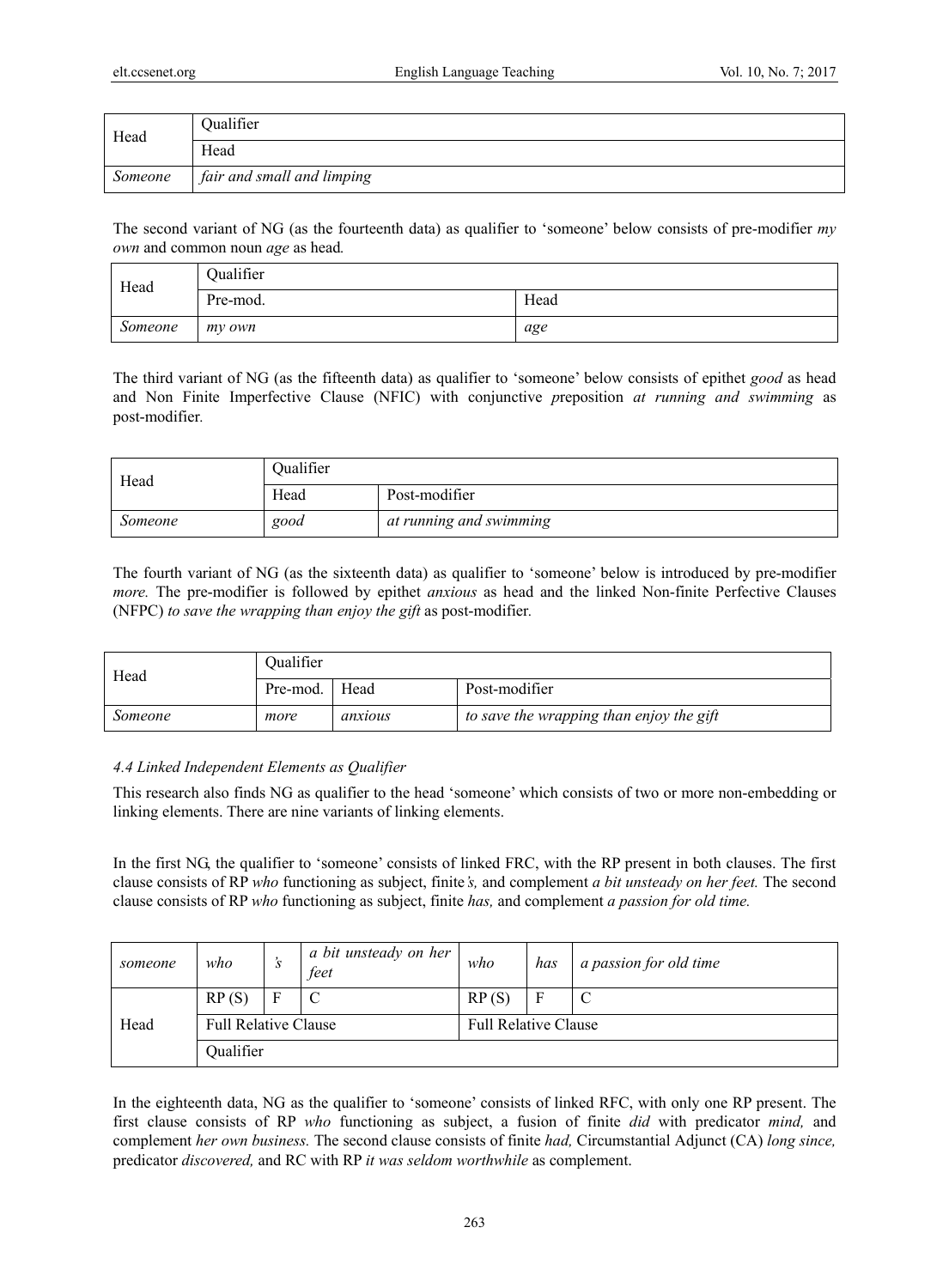| someone | who              | minded                      | own<br>her<br>business | and | had          | long<br>since   | discovered | <i>it was seldom worth while</i> |  |
|---------|------------------|-----------------------------|------------------------|-----|--------------|-----------------|------------|----------------------------------|--|
| Head    | <b>RP</b><br>(S) | $F+P$                       | C                      |     | $\mathbf{F}$ | <b>CA</b>       | D          | C                                |  |
|         |                  | <b>Full Relative Clause</b> |                        |     |              | Relative Clause |            |                                  |  |
|         | Qualifier        |                             |                        |     |              |                 |            |                                  |  |

In the nineteenth data, NG as the qualifier to 'someone' consists of linked PNFC. The first clause consists of discontinued predicator *to draw out* and *p*ronoun *her* as complement that discontinues the predicator. The second clause consists of predicator *tell, p*ronoun *her* as complement, and FRC *what time of day it was* as complement.

| someone | to draw                    | her | out  | and | tell | her | what time of day it was      |
|---------|----------------------------|-----|------|-----|------|-----|------------------------------|
|         | P-                         |     | $-P$ |     | D    |     |                              |
| Head    | Perfect. Non-finite Clause |     |      |     |      |     | Perfective Non-finite Clause |
|         | Oualifier                  |     |      |     |      |     |                              |

In the twentieth data, NG as the qualifier to 'someone' consists of linked INFC. The first clause consists of predicator *standing* and PP *behind him* as CA. The second clause consists of predicator *glaring at,* Adverbial Group (AG) *evilly* as CA, and pronoun *her* as complement.

| someone | standing  | behind him                     | glaring at                     | evilly | her |  |
|---------|-----------|--------------------------------|--------------------------------|--------|-----|--|
|         |           |                                |                                | CА     |     |  |
| Head    |           | Imperfective Non-finite Clause | Imperfective Non-finite Clause |        |     |  |
|         | Oualifier |                                |                                |        |     |  |

In the twenty first data NG as the qualifier to 'someone' consists of linked PP with only one PP present. The first PP consists of PG *with* and NG *a screwdriver.* The second PP consists of NG *wire cutters* with PG*.* 

| someone | with                        | a screwdriver | or | <i>wire cutters</i>         |
|---------|-----------------------------|---------------|----|-----------------------------|
|         | PG                          | NG            |    | NG                          |
| Head    | <b>Prepositional Phrase</b> |               |    | <b>Prepositional Phrase</b> |
|         | Qualifier                   |               |    |                             |

In the twenty second data NG as the qualifier to 'someone' consists of linked NGs. The first NG consists of degree *so* that functions as pre-modifier to the head *young* as *young* as an epithet*.* The second NG consists of degree *so* that functions as pre-modifier to the head *unused* as *unused* as an epithet*.* 

| someone | SO            | young | and | S0            | unused |
|---------|---------------|-------|-----|---------------|--------|
| Head    | Pre-modifier  | Head  |     | Pre-modifier  | Head   |
|         | Nominal Group |       |     | Nominal Group |        |
|         | Qualifier     |       |     |               |        |

In the twenty third, NG as the qualifier to 'someone' consists of linked NG and FRC. The NG consists of common noun *superior* as head. The FRC consists of RP as subject *who,* finite *might*, predicator *fit*, and NG *the*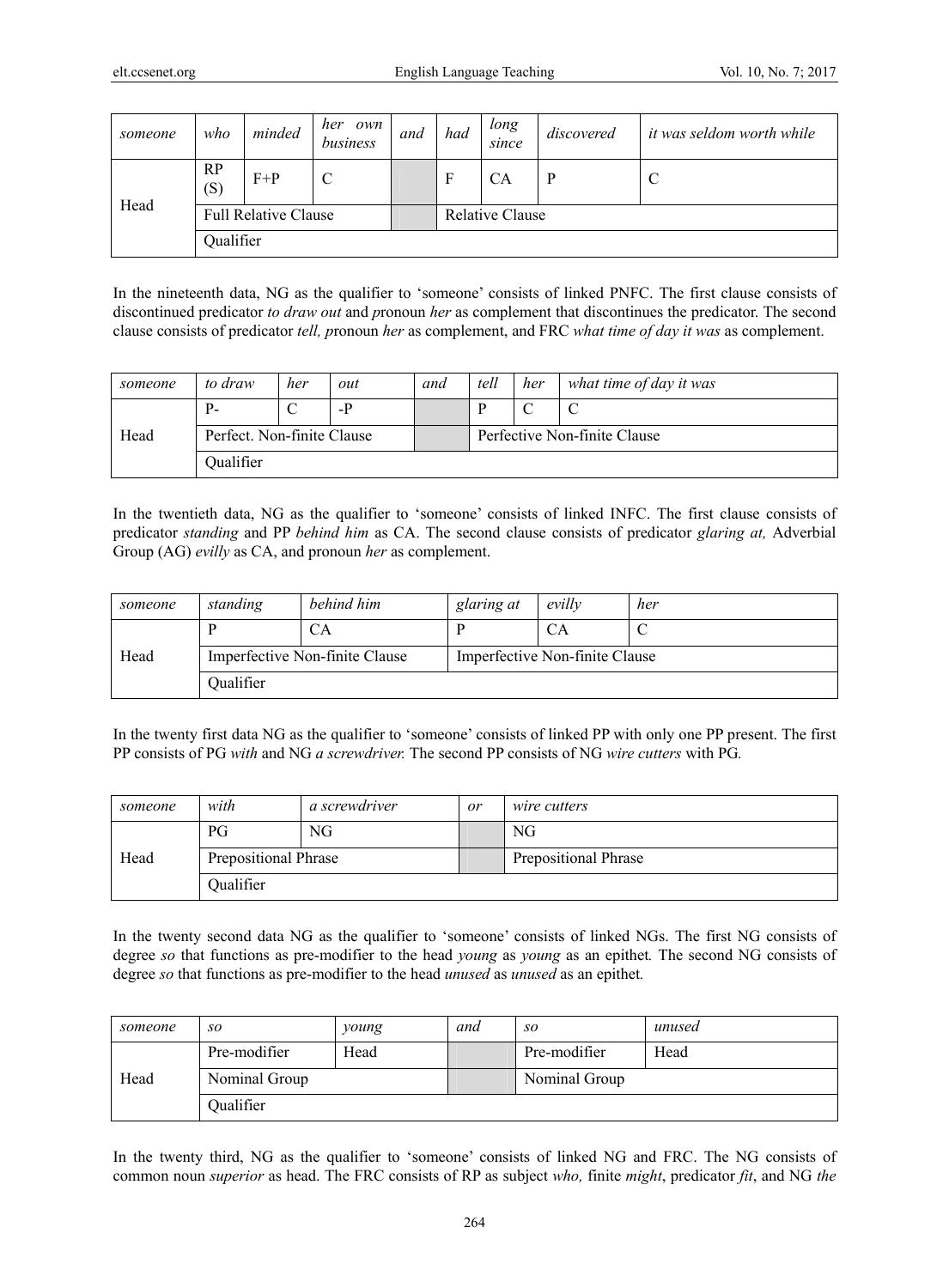*requirements of the position* as complement.

| someone | superior                                     | who   | might | fit | the requirements of the position |  |  |
|---------|----------------------------------------------|-------|-------|-----|----------------------------------|--|--|
| Head    | Head in NG                                   | RP(S) |       |     | ◡                                |  |  |
|         | Nominal Group<br><b>Full Relative Clause</b> |       |       |     |                                  |  |  |
|         | Qualifier                                    |       |       |     |                                  |  |  |

In the twenty fourth, NG as the qualifier to 'someone' consists of linked PP and FRC. The PP consists of PG *of* and NG *no family, fortune, or intelligence.* The FRC consists of RP as subject *who,* a fusion of finite *does* and predicator *pretend to be,* and PP *as important* as complement*.* 

| someone | of        | family,<br>fortune,<br>or<br>no<br>intelligence | who                         | pretends to be | as important |  |  |
|---------|-----------|-------------------------------------------------|-----------------------------|----------------|--------------|--|--|
|         | $P$ G     | NG                                              | RP(S)                       | $F+P$          |              |  |  |
| Head    |           | <b>Prepositional Phrase</b>                     | <b>Full Relative Clause</b> |                |              |  |  |
|         | Qualifier |                                                 |                             |                |              |  |  |

In the twenty fifth, NG as the qualifier to 'someone' consists of linked PP and INFC. The PP consists of PG *from*  and NG *café.* The INFC consists of predicator *phoning up*.

| someone | trom                 | cafe | <i>phoning up</i>              |  |
|---------|----------------------|------|--------------------------------|--|
| Head    | PG                   | NG   |                                |  |
|         | Prepositional Phrase |      | Imperfective Non-finite Clause |  |
|         | Qualifier            |      |                                |  |

In the twenty sixth, NG as the qualifier to 'someone' consists of linked INFC, FRC, and PP. The INFC consists of non-finite VG *coming,* and PP *from Sussex* as CA. The FRC consists of RP *who*, finite *had*, predicator *been*, complement *left-wing*, and PP *all his life* as CA. The PP consists of PG *like* and proper name *Philip* as NG.

| someone | coming                                                      | trom<br>Sussex | who   | had | been | $left\arrow wing$ | all of his life | like         | Philip |
|---------|-------------------------------------------------------------|----------------|-------|-----|------|-------------------|-----------------|--------------|--------|
| Head    |                                                             | <b>CA</b>      | RP(S) | F   | D    | ◡                 | CA              | PG           | NG     |
|         | Non-fin<br>Imperf.<br><b>Full Relative Clause</b><br>Clause |                |       |     |      |                   |                 | Prep. Phrase |        |
|         | Qualifier                                                   |                |       |     |      |                   |                 |              |        |

In the twenty seventh, NG as the qualifier to 'someone' consists of linked PP and two INFC. The PP consists of PG *in* and NG *a room*. The INFC consists of predicator *looking at* and NG *a beautiful painting* as complement. The INFC consists of predicator *drinking*.

| someone | in           | a room | looking at | a beautiful painting                                   | drinking |  |
|---------|--------------|--------|------------|--------------------------------------------------------|----------|--|
|         | PG           | NG     |            |                                                        |          |  |
| Head    | Prep. Phrase |        |            | Imperf. Non-fin. Cl.<br>Imperfective Non-finite Clause |          |  |
|         | Qualifier    |        |            |                                                        |          |  |